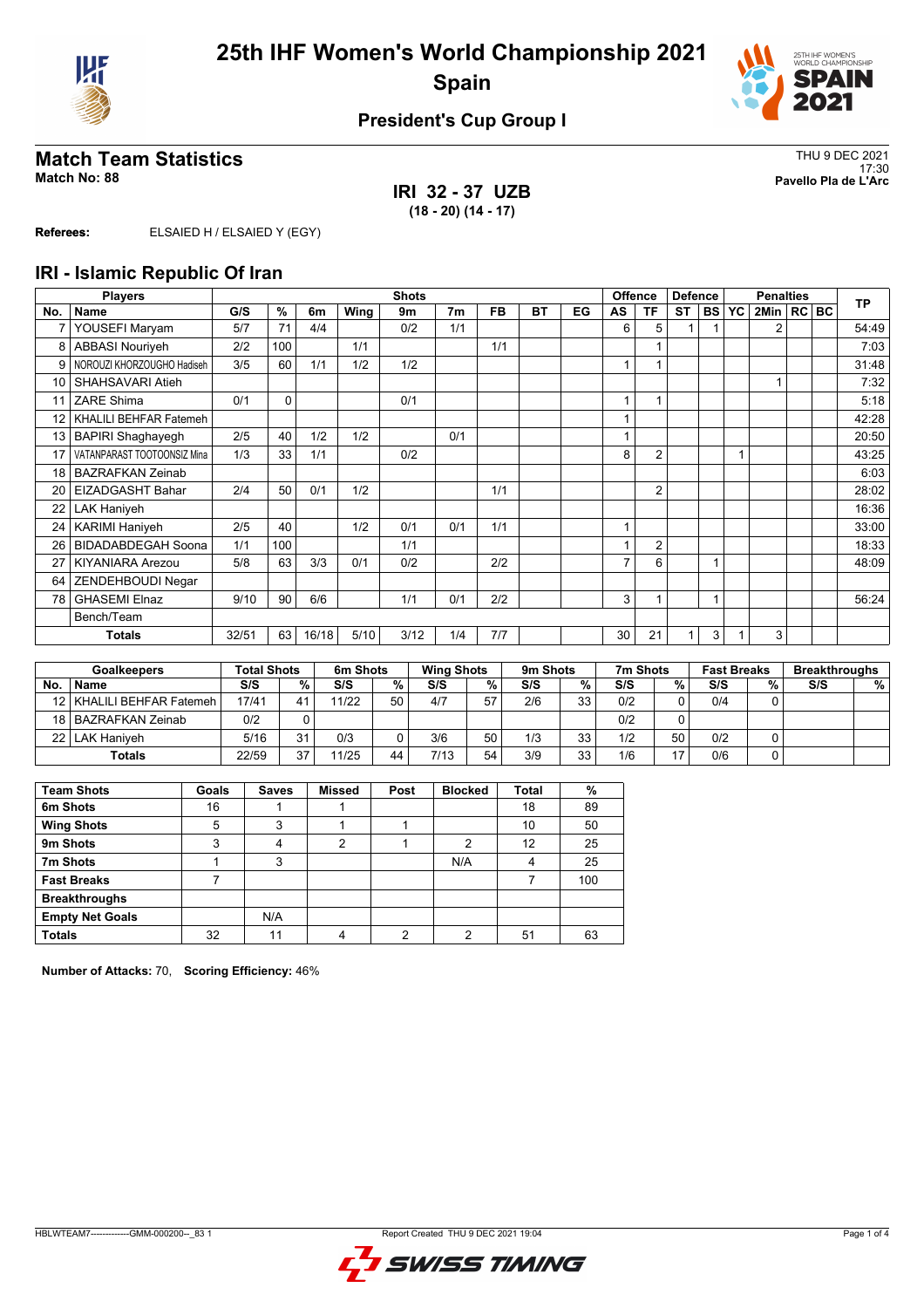



# **Match Team Statistics** Thus and the set of the set of the set of the set of the set of the set of the set of the set of the set of the set of the set of the set of the set of the set of the set of the set of the set of th

**IRI 32 - 37 UZB (18 - 20) (14 - 17)**

17:30 **Match No: 88 Pavello Pla de L'Arc**

**Referees:** ELSAIED H / ELSAIED Y (EGY)

#### **IRI - Islamic Republic Of Iran**

|                           |                |                                   | <b>Shots Distribution</b> |                          |                                  |                                   |     |
|---------------------------|----------------|-----------------------------------|---------------------------|--------------------------|----------------------------------|-----------------------------------|-----|
| <b>Players</b>            |                |                                   |                           |                          |                                  |                                   |     |
| Goals / Shots             |                |                                   |                           |                          |                                  |                                   |     |
| 7 YOUSEFI M               | 8 ABBASI N     | 9 NOROUZI KHORZOUGHO              |                           | 10 SHAHSAVARIA 11 ZARE S | 12 KHALILI BEHFAR F              | 13 BAPIRI S                       |     |
| $\sqrt{1/1}$              |                |                                   | 2/2                       |                          |                                  | 1/1                               |     |
| $\blacksquare$ 1/1        | 1/1            |                                   | 0/2                       |                          |                                  |                                   |     |
| $\blacksquare$ 2/2<br>1/1 | 1/1<br>u a     | $\blacksquare$ 1/1                |                           | 0/1<br>ti al             |                                  | $\blacksquare$ 1/2                | 0/1 |
| 2-Missed                  |                |                                   |                           |                          |                                  | 1-Missed                          |     |
|                           |                |                                   |                           |                          |                                  |                                   |     |
| 17 VATANPARAST TOOTOO     | 18 BAZRAFKAN Z |                                   | 20 EIZADGASHT B 22 LAK H  | 24 KARIMI H              | 26 BIDADABDEGAH S 27 KIYANIARA A |                                   |     |
|                           |                |                                   |                           |                          |                                  |                                   | 1/1 |
| 1/2                       |                |                                   |                           | 0/2                      | $1/1$                            | $\blacksquare$ $\blacksquare$ 2/2 | 1/1 |
|                           |                | $\blacksquare$ $\blacksquare$ 0/1 | $2/2$ $\blacksquare$      | in al<br>1/1             | 1/1<br>uв                        |                                   | 1/2 |

1-Post

#### 64 ZENDEHBOUDI N 78 GHASEMI E  $1/1$ Ъ  $1/1$  $\blacksquare$  7/7  $\blacksquare$  0/1

1-Missed

1-Blocked

**Team** Goals / Shots

 $2/2$   $4/4$  $\frac{1}{5}$  5/5 0/4 3/4  $14/17$   $1/2$   $3/5$ 4-Missed 2-Post 2-Blocke

|   | Offence                |                           |                   | <b>Defence</b> |
|---|------------------------|---------------------------|-------------------|----------------|
|   | 3/6<br>$\setminus$ 0/3 | 0/0                       | 0/0               | 2/6<br>4/7/    |
|   | 5/5                    | <b>Breakthroughs</b>      |                   | 3/7            |
| d | 17/7<br>2/8            | 0/0                       | 0/0               | 8/14<br>1/4    |
|   | 1/4                    | <b>Empty Goal</b>         | <b>Empty Goal</b> | $5/6$          |
|   | 7m                     |                           |                   | 7 <sub>m</sub> |
|   | 3/3                    |                           |                   | 1/3            |
|   | 1/1<br>2/4             | 7/7<br><b>Fast Breaks</b> | 6/6               | 1/2<br>4/7     |

#### **Offence Defence Goalkeepers** Saves / Shots

1-Post 1-Blocked

| 3/8  | 1/1 | 2/7  |
|------|-----|------|
| 1/4  | 2/2 | 3/6  |
| 5/16 | 2/2 | 3/13 |

| <b>12 KHALILI BEHFAR F</b> |     |                  |  |  |  |  |  |  |  |  |  |  |
|----------------------------|-----|------------------|--|--|--|--|--|--|--|--|--|--|
| 2/6                        | 1/1 | $\overline{2/3}$ |  |  |  |  |  |  |  |  |  |  |
| 0/3                        | 212 | 2/5              |  |  |  |  |  |  |  |  |  |  |
| 4/13                       | 1/1 | 3/7              |  |  |  |  |  |  |  |  |  |  |
| 18 BAZRAFKAN Z             |     |                  |  |  |  |  |  |  |  |  |  |  |
|                            |     |                  |  |  |  |  |  |  |  |  |  |  |

| 0/1      | 0/1 |
|----------|-----|
| 22 LAK H |     |
|          |     |

| ZZ LAN H |     |     |
|----------|-----|-----|
| 1/2      |     | 0/4 |
| 1/1      |     | 1/1 |
| 1/2      | 1/1 | 0/5 |

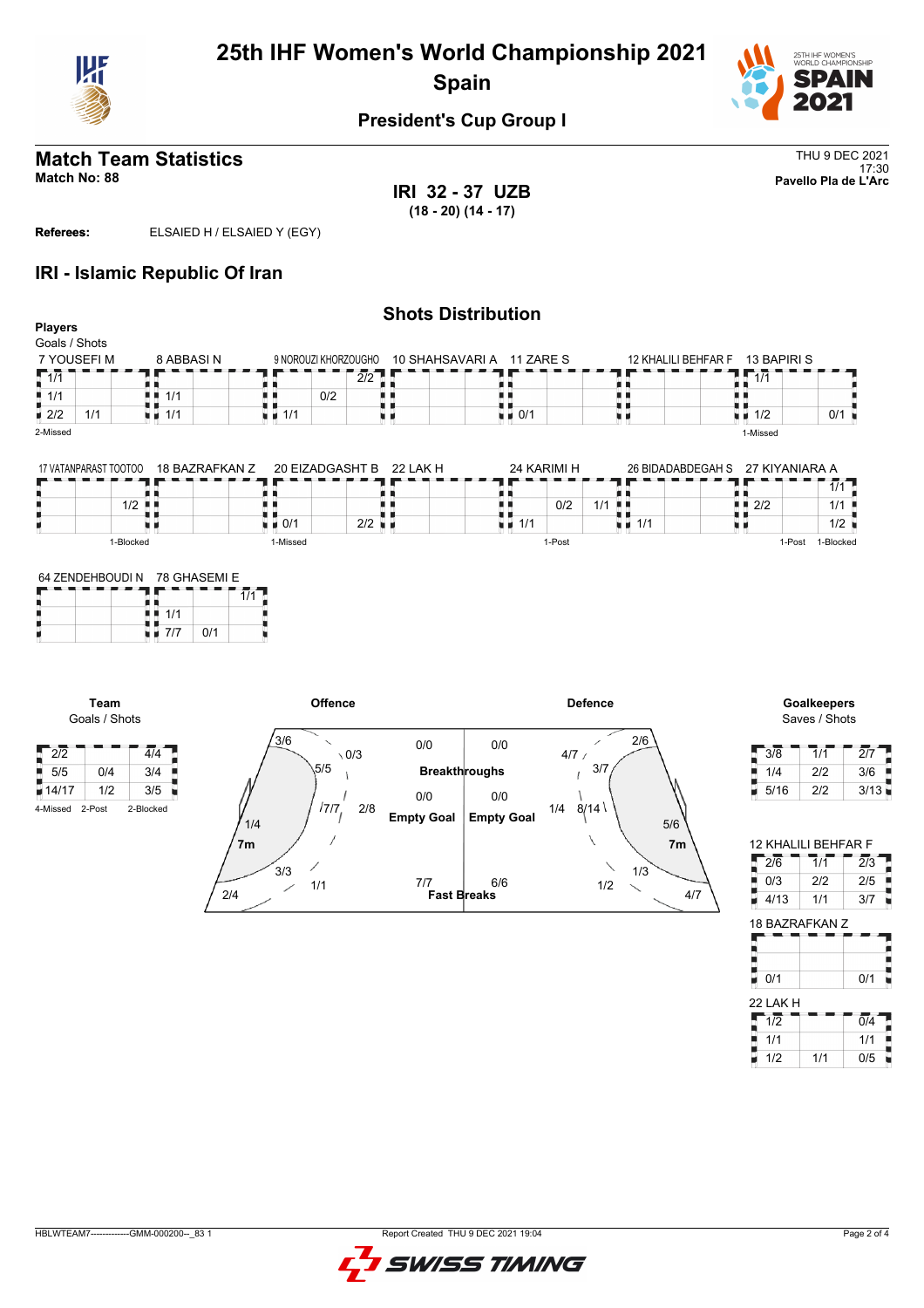



# THU 9 DEC 2021<br>Match No: 88<br>Pavello Pla de L'Arc

**IRI 32 - 37 UZB (18 - 20) (14 - 17)**

17:30 **Match No: 88 Pavello Pla de L'Arc**

**Referees:** ELSAIED H / ELSAIED Y (EGY)

#### **UZB - Uzbekistan**

|                 | <b>Players</b>             |       |          |       |      | <b>Shots</b> |                |           |           |    |                | <b>Offence</b> | <b>Defence</b> |                | <b>Penalties</b> |              |  |  | <b>TP</b> |
|-----------------|----------------------------|-------|----------|-------|------|--------------|----------------|-----------|-----------|----|----------------|----------------|----------------|----------------|------------------|--------------|--|--|-----------|
| No.             | Name                       | G/S   | %        | 6m    | Wing | 9m           | 7 <sub>m</sub> | <b>FB</b> | <b>BT</b> | EG | AS             | <b>TF</b>      | <b>ST</b>      | I BS I         | <b>YC</b>        | 2Min   RC BC |  |  |           |
|                 | <b>SULTONOVA Sarvinoz</b>  |       |          |       |      |              |                |           |           |    |                |                |                |                |                  |              |  |  | 35:59     |
| 2               | KHUDOYKULOVA Madina        | 11/14 | 79       | 2/3   | 2/3  | 1/1          | 3/4            | 3/3       |           |    | $\overline{2}$ | $\overline{2}$ |                |                |                  |              |  |  | 53:27     |
| 3               | MUKHAMADOVA Mekhriniso     | 1/3   | 33       | 1/2   | 0/1  |              |                |           |           |    |                |                |                |                |                  |              |  |  | 3:23      |
| 4               | SAFAROVA Khusniya          | 0/1   | $\Omega$ | 0/1   |      |              |                |           |           |    | 3              |                |                |                |                  |              |  |  | 11:03     |
| 5               | <b>BOTIROVA Zukhra</b>     |       |          |       |      |              |                |           |           |    |                |                |                |                |                  |              |  |  | 8:54      |
| 6               | MIRZAEVA Zilola            |       |          |       |      |              |                |           |           |    |                |                |                |                |                  |              |  |  | 2:42      |
|                 | YUSUPOVA Nargiza           | 2/5   | 40       | 2/4   | 0/1  |              |                |           |           |    |                |                |                |                |                  |              |  |  | 30:30     |
| 8               | MUSTAFAEVA Anastasiya      |       |          |       |      |              |                |           |           |    |                |                |                |                |                  |              |  |  | 8:45      |
| 9               | ALLAYAROVA Zakhro          | 0/1   | $\Omega$ |       | 0/1  |              |                |           |           |    |                |                |                |                |                  |              |  |  | 27:03     |
| 10              | SULTANOVA Dilnoza          |       |          |       |      |              |                |           |           |    | 3              |                | 1              |                |                  |              |  |  | 22:14     |
|                 | RAZAKBERGENOVA Sevara      | 6/9   | 67       | 4/4   | 0/1  | 1/3          | 1/1            |           |           |    | 9              |                |                |                |                  |              |  |  | 42:32     |
| 12 <sup>°</sup> | <b>MAMIROVA Turoyim</b>    |       |          |       |      |              |                |           |           |    |                |                |                |                |                  |              |  |  | 24:01     |
| 13              | OBIDJONOVA Charos          | 3/4   | 75       | 1/1   |      | 0/1          | 1/1            | 1/1       |           |    | 5              | 3              |                |                |                  |              |  |  | 31:44     |
| 14              | <b>BAHROMOVA Dilbarhon</b> | 9/19  | 47       | 3/9   | 0/1  | 4/7          |                | 2/2       |           |    | 2              | $\overline{2}$ |                |                |                  |              |  |  | 51:59     |
| 15              | ABDUMANNONOVA Oyazimkhon   | 0/2   | $\Omega$ |       | 0/1  | 0/1          |                |           |           |    |                | $\overline{2}$ |                |                |                  |              |  |  | 14:29     |
| 17              | VOSILJONOVA Maftunakhon    | 5/7   | 71       | 1/3   | 4/4  |              |                |           |           |    |                | 1              |                |                |                  |              |  |  | 51:15     |
|                 | Bench/Team                 |       |          |       |      |              |                |           |           |    |                |                |                |                |                  |              |  |  |           |
|                 | <b>Totals</b>              | 37/65 | 57       | 14/27 | 6/13 | 6/13         | 5/6            | 6/6       |           |    | 29             | 12             | 3              | $\overline{2}$ |                  | 3            |  |  |           |

| <b>Goalkeepers</b> |                       | <b>Total Shots</b> |        | 6m Shots |    | <b>Wing Shots</b> |    | 9m Shots |     | 7m Shots |     |     | <b>Fast Breaks</b> |     | <b>Breakthroughs</b> |
|--------------------|-----------------------|--------------------|--------|----------|----|-------------------|----|----------|-----|----------|-----|-----|--------------------|-----|----------------------|
| <b>No</b>          | <b>Name</b>           | S/S                | $\%$ . | S/S      | %  | S/S               | %  | S/S      | %   | S/S      | %   | S/S | %                  | S/S | %                    |
|                    | SULTONOVA Sarvinoz    | 4/23               |        | 0/10     |    | 1/5               | 20 | 2/5      | 40  | 1/1      | 100 | 0/2 |                    |     |                      |
|                    | 12   MAMIROVA Turovim | 7/20               | 35     | 1/7      | 14 | 2/3               | 67 | 2/2      | 100 | 2/3      | 67  | 0/5 |                    |     |                      |
|                    | <b>Totals</b>         | 11/43              | 26     | 1/17     |    | 3/8               | 38 | 4/7      | 57  | 3/4      | 75  | 0/7 |                    |     |                      |

| <b>Team Shots</b>      | Goals | <b>Saves</b> | <b>Missed</b> | Post | <b>Blocked</b> | Total | %   |
|------------------------|-------|--------------|---------------|------|----------------|-------|-----|
| 6m Shots               | 14    | 11           |               | 2    |                | 27    | 52  |
| <b>Wing Shots</b>      | 6     |              |               |      |                | 13    | 46  |
| 9m Shots               | 6     | 3            |               |      | 3              | 13    | 46  |
| 7m Shots               | 5     |              |               |      | N/A            | 6     | 83  |
| <b>Fast Breaks</b>     | 6     |              |               |      |                | 6     | 100 |
| <b>Breakthroughs</b>   |       |              |               |      |                |       |     |
| <b>Empty Net Goals</b> |       | N/A          |               |      |                |       |     |
| <b>Totals</b>          | 37    | 22           |               | 3    | 3              | 65    | 57  |

**Number of Attacks:** 71, **Scoring Efficiency:** 52%